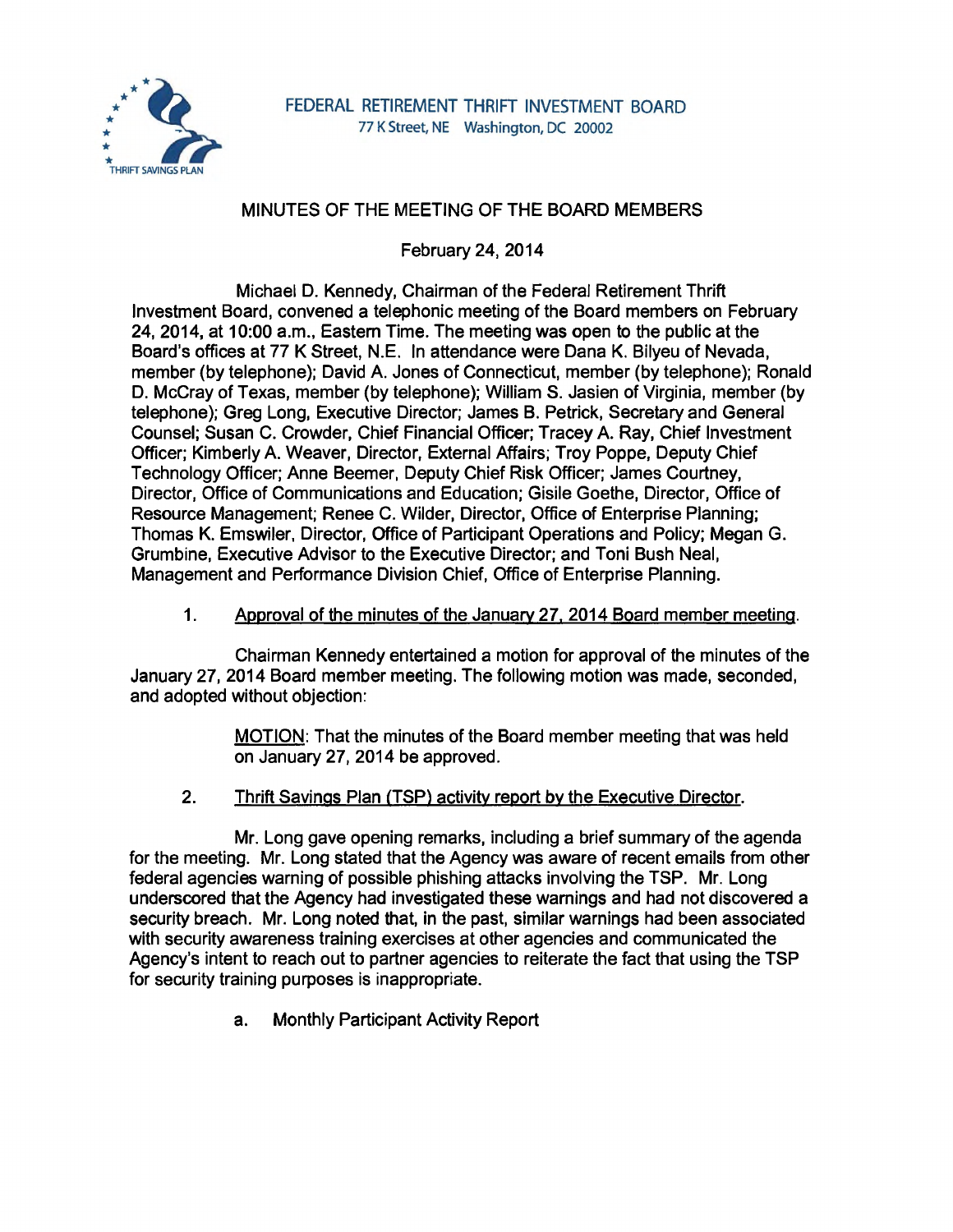Ms. Wilder and Mr. Emswiler reviewed the monthly participant activity [report. See "Thrift Savings Fund Statistics" \(attached\). Ms. Wilder discussed fund](http://www.frtib.gov/pdf/minutes/MM-2014Feb-Att1.pdf)  activity. Participation increased from 85.9 percent in December to 86.8 percent in January, on par with previous high participation in June of 2013. Participants have established over 312,000 accounts in the Roth TSP option, with \$1 billion in assets. Mr. Emswiler discussed participant activity. Participation has continued to rise to 4.627 million participants.

Mr. Kennedy asked whether the TSP had responded to any inquiries regarding the President's announced initiative to establish a "myRA" retirement savings account. Ms. Weaver stated that the TSP had received some inquiries, but that citizens would not be using the TSP to participate. Mr. Jasien asked about Agency efforts to promote participation in the Roth TSP option. Mr. Courtney responded that the Agency provides significant online information and web-based tools, as well as providing inperson training events. Mr. Long added that the Agency also disseminates information about participant options through video link training, paper materials, phone center calls, and agency partnerships.

b. Monthly Investment Performance Report

[Ms. Ray reviewed the fund performance memorandum, entitled](http://www.frtib.gov/pdf/minutes/MM-2014Feb-Att2.pdf)  "January 2014 Performance Review- G, F, C, S, I, and L Funds" (attached). Ms. Ray highlighted tracking differences with BlackRock managed funds due to securities lending and pricing methodology. The small to mid cap fund underperformed as a result of the optimization process. Market concerns about China's economy and financial system and domestic unemployment caused losses in January. These losses were recovered in the beginning of February. Ms. Ray reviewed individual fund performance.

c. Legislative Report

Ms. Weaver reported on the legislative status of the Postal Service reform bill. Ms. Weaver noted that the federal debt ceiling has been raised until March of 2015. Ms. Weaver reported that TSP trainers were participating in education efforts as part of Military Saves and America Saves Weeks. Mr. Courtney addressed specific TSP training events.

d. Quarterly Metrics Report

Ms. Bush Neal presented the strategic performance metrics report for [the first quarter of fiscal year 2014 \(attached\). Ms. Bush Neal summarized the report](http://www.frtib.gov/pdf/minutes/MM-2014Feb-Att3.pdf)  and provided an overview of metrics of Agency strategic goals. Metrics included the average Federal Employee Retirement System participation rate; the one-year postseparation retention rate; the active duty uniformed services' participation rate; performance management plans; participant account information availability; and performance audit findings.